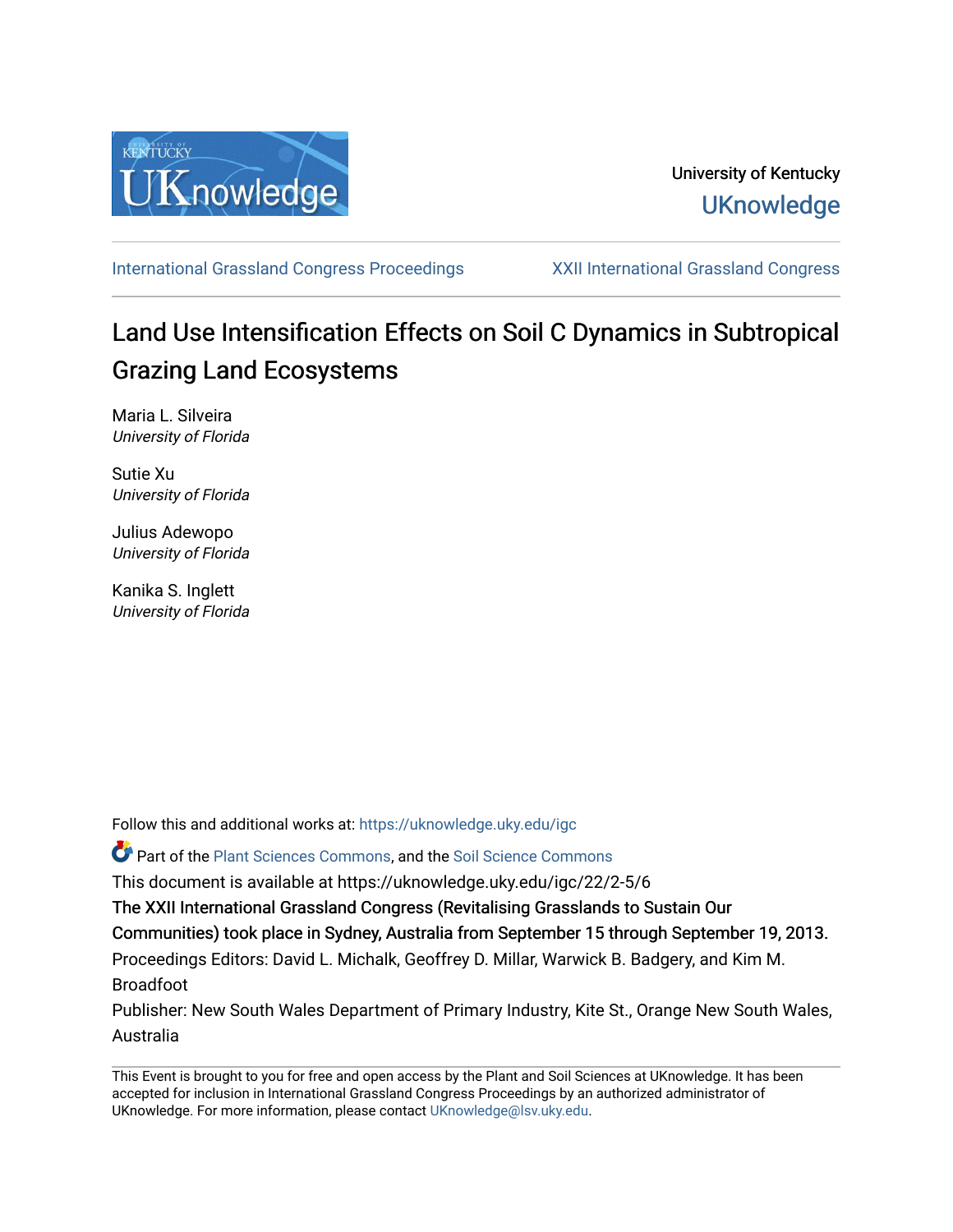## Land use intensification effects on soil C dynamics in subtropical grazing land ecosystems

### *Maria L Silveira*<sup>A</sup>, Sutie Xu<sup>A</sup>, Julius Adewopo<sup>A</sup> and Kanika S Inglett<sup> B</sup>

A University of Florida, Range Cattle Research and Education Center. 3401 Experiment Station. Ona, FL, USA

B University of Florida. Soil and Water Science Department. 2181 McCarty Hall, Gainesville, FL, USA

Contact email: mlas@ufl.edu

**Keywords:** Rangeland, silvopasture, stable isotope ratios  $(\delta^{13}C)$ , warm-season grass, coastal plain soils, bahiagrass.

#### **Introduction**

The impacts of land intensification on carbon (C) responses are important components of soil organic carbon (SOC) management. Grazing land intensification typically involves the use of highly productive plant species that can support greater grazing pressure, removal of higher proportions of site biomass and nutrients during mechanical harvest or grazing, and increased use of fertilizers, particularly N. Current improved grazing land management strategies are aimed at increasing above-ground biomass yield, with less regard for below-ground C dynamics. Because intensive management affects above- and belowground C inputs (Schuman *et al.* 1999; Liu *et al.* 2011a,b), it can therefore have important implications on the amount and characteristics of SOC stored in grazing lands (Franzluebbers and Stuedemann, 2003; Dubeux *et al.* 2006; Silveira *et al.* 2013). The objective of this study was to investigate the long-term impacts of converting native rangeland ecosystems into intensively managed systems on SOC dynamics in subtropical ecosystems.

#### **Methods**

The study was conducted at the University of Florida, Range Cattle Research and Education Center in southcentral Florida (27°35'N; 81°55'W). Mean annual precipitation is  $\sim 1650$  mm. Average maximum/minimum temperatures are 28/17°C. Soil was classified as a Spodosol [Ona and Smyrna fine sands (sandy, siliceous, hyperthermic Typic and Arenic Haplaquods)]. The experimental sites  $($   $\sim$  6 ha) consisted of three grazing land biomes with increasing management intensity: native rangelands, silvopasture, and improved pastures. Each grazing land biomes was replicated twice and was under similar soil type and climate conditions. Twenty-five soil core samples (0-10 and 10-20 cm depth) were collected from each biome for C and N determinations. Soil samples were dried at 65°C and analyzed for C and N on a Flash EA 1112 CN analyzer. Natural abundance stable isotope ratios (δ13C) were measured on a *Thermo-Finnigan MAT DeltaPlus XL Isotope Ratio Mass Spectrometer (IRMS) interfaced via a Conflo-III device to a Costech ECS 4010 elemental analyzer* (Costech, Valencia, CA). Potentially mineralizable C and N were determined following laboratory incubation. Statistical analyses were performed using SAS

**Table 1. Effect of grazing land intensification on soil organic C and N stocks and δ13C values. Means within soil depth followed by the same letter are not different using the LSMEANS procedure (***P* **>0.05).**

| Site                | Total C           |                   | <b>Total N</b>   |                  | C: N            | $\delta^{13}$ |
|---------------------|-------------------|-------------------|------------------|------------------|-----------------|---------------|
|                     | g/kg              | Mg/ha             | g/kg             | Mg/ha            | ratio           | $\%$ o        |
| $0 - 10$ cm depth   |                   |                   |                  |                  |                 |               |
| Native<br>rangeland | 12.9 <sub>b</sub> | 13.9 <sub>b</sub> | 0.8 <sub>b</sub> | 0.8 <sub>b</sub> | 17 <sub>b</sub> | $-22.4a$      |
| Silvo-<br>pasture   | 19.4 a            | 22.9a             | 1.4a             | 1.6a             | 14 a            | $-20.3a$      |
| Improved<br>pasture | 21.4a             | 21.2a             | 1.6a             | 1.6a             | 13a             | $-14.7b$      |
| <b>SE</b>           | 1.8               | 1.9               | 0.08             | 0.1              |                 | 0.8           |
| $10 - 20$ cm depth  |                   |                   |                  |                  |                 |               |
| Native<br>rangeland | 7.9 <sub>b</sub>  | 10.2 <sub>b</sub> | 0.8 <sub>b</sub> | 1.0 <sub>b</sub> | 10a             | $-22.7a$      |
| Silvo-<br>pasture   | $15.5$ ab         | 21.1a             | 1.1a             | 1.4a             | 14 a            | $-20.9b$      |
| Improved<br>pasture | 17.1a             | 22.7a             | 1.1 a            | 1.5a             | 15a             | $-18.8c$      |
| SE                  | 1.7               | 1.7               | 0.08             | 0.2              |                 | 0.2           |

Mixed procedure (SAS, 2001). Grazing land biome was considered fixed effect with replicates considered random effects. The PDIFF test of the LSMEANS procedure and single degree of freedom orthogonal contrasts were used to compare means. Treatments and their interactions were considered significant when F-test  $P$  values were  $< 0.05$ .

#### **Results**

Grazing land intensification showed a significant effect on SOC and N stocks and  $\delta^{13}$ C signature at both depths (Table 1). Accumulation of C and N in the improved pasture was due the relatively high N inputs and greater biomass production of the warm-season grass as compared to the native vegetation. The  $\delta^{13}$ C values at the 0 to 10 cm depth varied from -22.4 (native rangeland) to -14.7 (improved pasture) (Table 1) indicating the proportion of recently incorporated  $C_4$ -derivated C was more pronounced in improved pasture as compared to other ecosystems. Similar trend was observed in the 10 to 20 cm depth.

Despite the relatively greater SOC and N stocks,